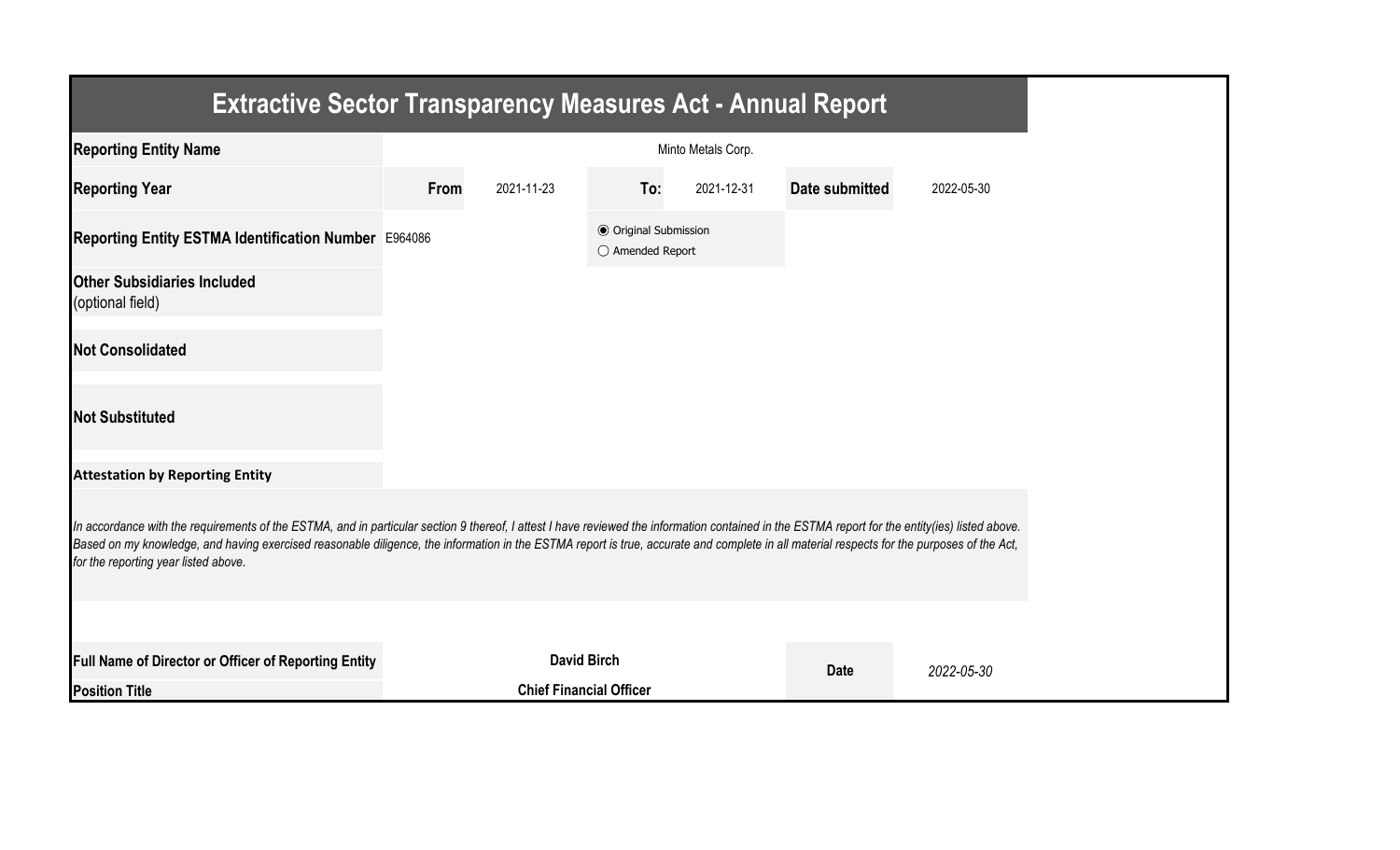| Extractive Sector Transparency Measures Act - Annual Report                                                                                                                      |                                                                                                                                                                                                                                                                            |                                                                                 |                                      |                  |       |                                   |                |                  |                                                      |                               |                                   |  |
|----------------------------------------------------------------------------------------------------------------------------------------------------------------------------------|----------------------------------------------------------------------------------------------------------------------------------------------------------------------------------------------------------------------------------------------------------------------------|---------------------------------------------------------------------------------|--------------------------------------|------------------|-------|-----------------------------------|----------------|------------------|------------------------------------------------------|-------------------------------|-----------------------------------|--|
| <b>Reporting Year</b><br><b>Reporting Entity Name</b><br><b>Reporting Entity ESTMA</b><br><b>Identification Number</b><br><b>Subsidiary Reporting Entities (if</b><br>necessary) | From:                                                                                                                                                                                                                                                                      | 2021-11-23                                                                      | To:<br>Minto Metals Corp.<br>E964086 | 2021-12-31       |       | <b>Currency of the Report CAD</b> |                |                  |                                                      |                               |                                   |  |
|                                                                                                                                                                                  | <b>Payments by Payee</b>                                                                                                                                                                                                                                                   |                                                                                 |                                      |                  |       |                                   |                |                  |                                                      |                               |                                   |  |
| Country                                                                                                                                                                          | Payee Name <sup>1</sup>                                                                                                                                                                                                                                                    | Departments, Agency, etc<br>within Payee that Received<br>Payments <sup>2</sup> | <b>Taxes</b>                         | <b>Royalties</b> | Fees  | <b>Production Entitlements</b>    | <b>Bonuses</b> | <b>Dividends</b> | <b>Infrastructure</b><br><b>Improvement Payments</b> | Total Amount paid to<br>Payee | Notes <sup>34</sup>               |  |
| Canada - Yukon                                                                                                                                                                   | Government of Yukon                                                                                                                                                                                                                                                        |                                                                                 | 30,323                               | 160,300          |       |                                   |                |                  |                                                      | 190,623                       |                                   |  |
| Canada - Yukon                                                                                                                                                                   | Selkirk First Nation                                                                                                                                                                                                                                                       |                                                                                 |                                      |                  | 2,500 |                                   |                |                  |                                                      | 2,500                         |                                   |  |
| United States of America                                                                                                                                                         | Municipality of Skagway                                                                                                                                                                                                                                                    |                                                                                 | 5,141                                |                  |       |                                   |                |                  |                                                      |                               | 5,141 Payments made in US Dollars |  |
|                                                                                                                                                                                  |                                                                                                                                                                                                                                                                            |                                                                                 |                                      |                  |       |                                   |                |                  |                                                      |                               |                                   |  |
|                                                                                                                                                                                  |                                                                                                                                                                                                                                                                            |                                                                                 |                                      |                  |       |                                   |                |                  |                                                      |                               |                                   |  |
|                                                                                                                                                                                  |                                                                                                                                                                                                                                                                            |                                                                                 |                                      |                  |       |                                   |                |                  |                                                      |                               |                                   |  |
|                                                                                                                                                                                  |                                                                                                                                                                                                                                                                            |                                                                                 |                                      |                  |       |                                   |                |                  |                                                      |                               |                                   |  |
|                                                                                                                                                                                  |                                                                                                                                                                                                                                                                            |                                                                                 |                                      |                  |       |                                   |                |                  |                                                      |                               |                                   |  |
|                                                                                                                                                                                  |                                                                                                                                                                                                                                                                            |                                                                                 |                                      |                  |       |                                   |                |                  |                                                      |                               |                                   |  |
|                                                                                                                                                                                  |                                                                                                                                                                                                                                                                            |                                                                                 |                                      |                  |       |                                   |                |                  |                                                      |                               |                                   |  |
|                                                                                                                                                                                  |                                                                                                                                                                                                                                                                            |                                                                                 |                                      |                  |       |                                   |                |                  |                                                      |                               |                                   |  |
|                                                                                                                                                                                  |                                                                                                                                                                                                                                                                            |                                                                                 |                                      |                  |       |                                   |                |                  |                                                      |                               |                                   |  |
|                                                                                                                                                                                  |                                                                                                                                                                                                                                                                            |                                                                                 |                                      |                  |       |                                   |                |                  |                                                      |                               |                                   |  |
|                                                                                                                                                                                  |                                                                                                                                                                                                                                                                            |                                                                                 |                                      |                  |       |                                   |                |                  |                                                      |                               |                                   |  |
|                                                                                                                                                                                  |                                                                                                                                                                                                                                                                            |                                                                                 |                                      |                  |       |                                   |                |                  |                                                      |                               |                                   |  |
|                                                                                                                                                                                  |                                                                                                                                                                                                                                                                            |                                                                                 |                                      |                  |       |                                   |                |                  |                                                      |                               |                                   |  |
|                                                                                                                                                                                  |                                                                                                                                                                                                                                                                            |                                                                                 |                                      |                  |       |                                   |                |                  |                                                      |                               |                                   |  |
|                                                                                                                                                                                  |                                                                                                                                                                                                                                                                            |                                                                                 |                                      |                  |       |                                   |                |                  |                                                      |                               |                                   |  |
|                                                                                                                                                                                  |                                                                                                                                                                                                                                                                            |                                                                                 |                                      |                  |       |                                   |                |                  |                                                      |                               |                                   |  |
|                                                                                                                                                                                  |                                                                                                                                                                                                                                                                            |                                                                                 |                                      |                  |       |                                   |                |                  |                                                      |                               |                                   |  |
|                                                                                                                                                                                  |                                                                                                                                                                                                                                                                            |                                                                                 |                                      |                  |       |                                   |                |                  |                                                      |                               |                                   |  |
|                                                                                                                                                                                  |                                                                                                                                                                                                                                                                            |                                                                                 |                                      |                  |       |                                   |                |                  |                                                      |                               |                                   |  |
|                                                                                                                                                                                  |                                                                                                                                                                                                                                                                            |                                                                                 |                                      |                  |       |                                   |                |                  |                                                      |                               |                                   |  |
|                                                                                                                                                                                  |                                                                                                                                                                                                                                                                            |                                                                                 |                                      |                  |       |                                   |                |                  |                                                      |                               |                                   |  |
|                                                                                                                                                                                  |                                                                                                                                                                                                                                                                            |                                                                                 |                                      |                  |       |                                   |                |                  |                                                      |                               |                                   |  |
| <b>Additional Notes:</b>                                                                                                                                                         | On November 23, 2021, Minto Explorations Ltd. amalgamated with 1246778 BC Ltd. to form Minto Metals Corp. This report is for the period from the amalgamation date to December 31, 2021. US Dollar payments are converted at a<br>2021 as published by the Bank of Canada. |                                                                                 |                                      |                  |       |                                   |                |                  |                                                      |                               |                                   |  |